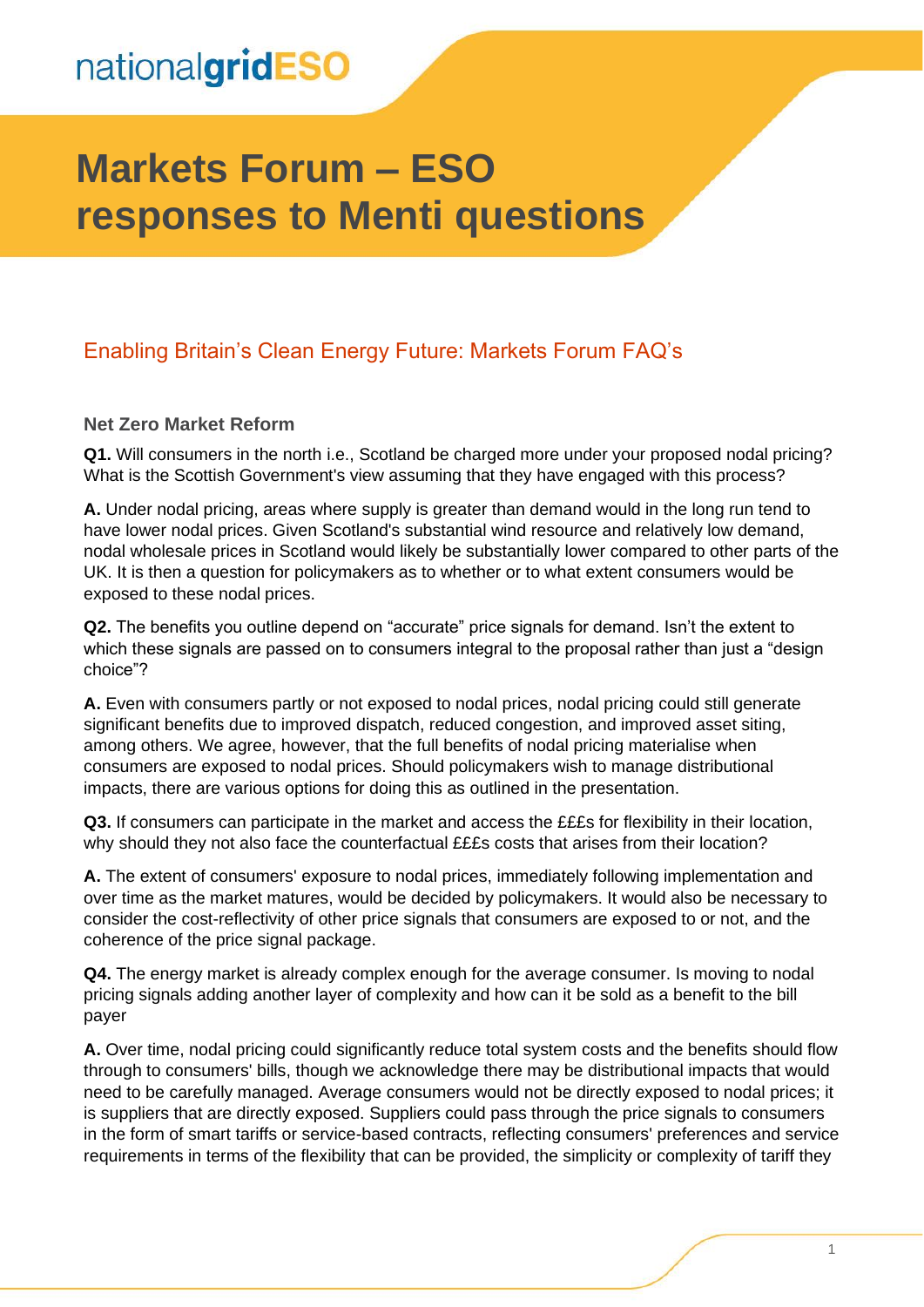are comfortable to adopt, and the degree of asset management/control they are willing to entrust to the supplier or third party.

**Q5.** If distribution and consumers are not part of LMP then what is the point?

**A.** In the first instance, nodal pricing would be applied down to a voltage level that is practical in terms of ensuring, for example, sufficient liquidity, minimising the risk of abuse of market power. Below a node, resources would be exposed to the same energy price but locational price signals in operational timeframes within the nodal market could come from forward looking distribution network charges (DUoS) or market signals produced by local energy markets. In time, however, nodal pricing could be applied to lower voltages as the energy market matures, particularly with growth in distributed energy resources, and with improvements at the distribution level in relation to network monitoring, digitalisation and availability of data and ICT.

**Q6.** How do you politically expect the role of Scotland to change on the back of today? E.g., Scottish consumers access to cheap energy due to LMP, but Scottish generators becoming less commercially viable.

**A.** Nodal pricing would give rise to distributional impacts for both producers and consumers. However, there are various options to manage these over a transitional period, enabling market participants to adapt with time and as the market matures.

**Q7.** Simply put: will this make Scottish Generators commercially unviable?

**A.** The efficient dispatch and investment signals provided by nodal pricing would better align investor decisions with the optimal geographical distribution of generation and demand throughout the country, considering the aggregate costs of generation, network infrastructure and congestion. Nodal pricing would impact the business case for energy resources across the geography of the GB market, including Scottish generators. The need for investment in low carbon resources for Net Zero is immense, and to date driven by low carbon support policy, particularly CfDs. Existing CfD generators are likely to be protected. Looking forward, low carbon support policy will continue to play a critical role in driving investment and how this evolves is a major part of the focus of our next phase of assessment.

**Q8.** What will happen to TNUoS when moving to LMP?

LMP with current network charging would double-count locational signal. Does ESO have a vision of new network charging world, e.g., postal stamp?

**A.** We cannot at this stage definitively state how network charging might be reformed to coordinate with a GB nodal wholesale market, as this would have to be agreed in consultation with industry stakeholders. However, in moving locational signals into the wholesale price, we would not expect transmission charging locational differentials to be required to provide long-run locational signals. Transmission charging may therefore logically become a cost-recovery mechanism only, with equal charges across all locations. Whether these should be charged on a commodity (MWh) AKA "postage stamp" or capacity (MW) basis would be decided in consultation with industry. Other jurisdictions with nodal pricing have varying transmission cost allocation methodologies broadly recovered based on usage and load access.

**Q9.** Does a country with so much offshore wind whose location is defined by seabed lease need locational pricing?

**A.** For GB to meet its net zero targets will require expansion of flexible assets, firm baseload such as BECCS, CCUS and nuclear in addition to non-dispatchable resources such as wind and solar. Locational marginal pricing would provide both effective long-run signals for where assets can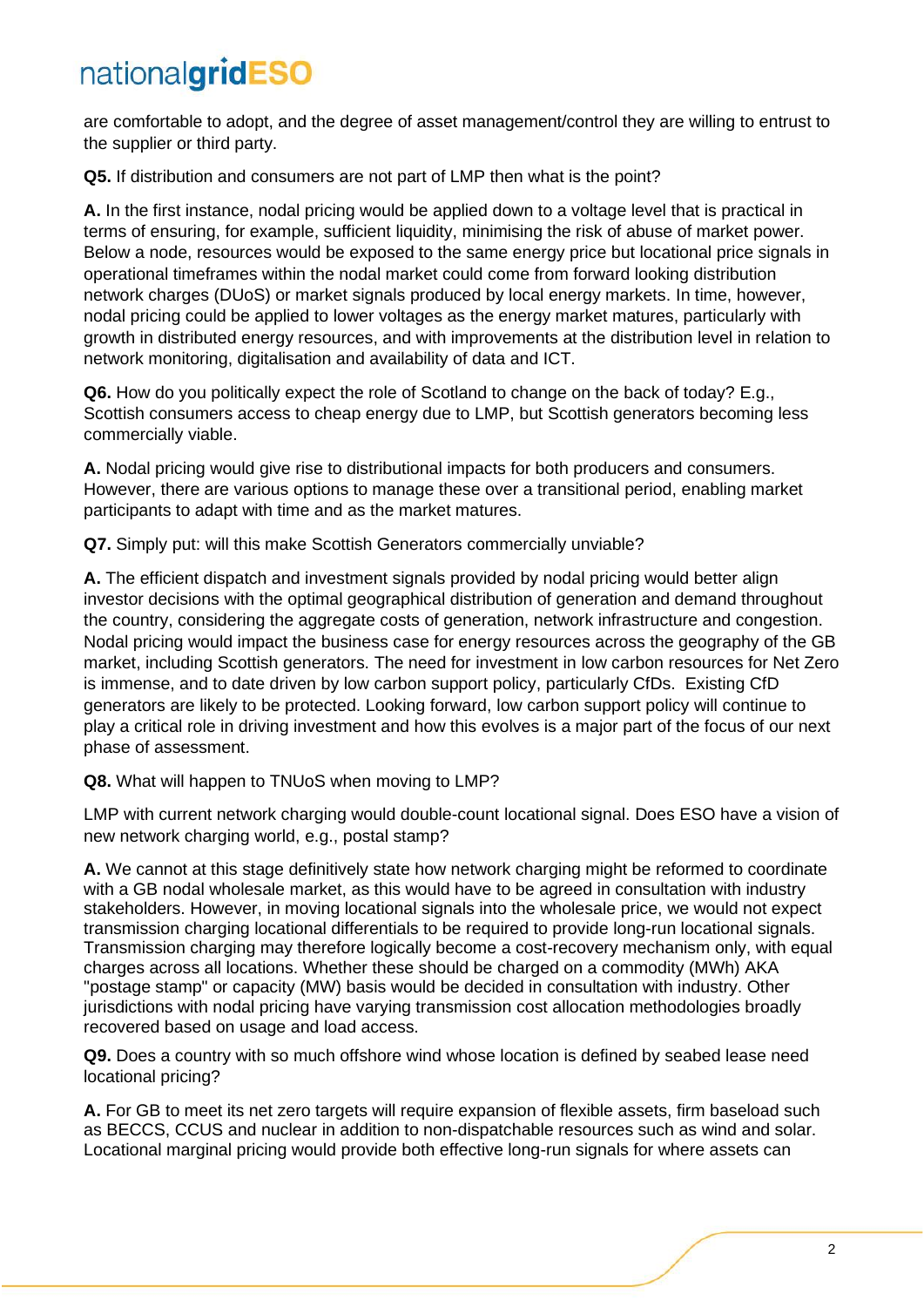optimally site and accurate short run signals for flexible and demand side assets to optimise against.

**Q10.** Does anyone believe that TNUoS has ever been an effective locational signal? If not, then why would LMP be any different?

**A.** Our Phase 3 analysis found that, as an ex-ante capacity-based charge, TNUoS is incapable of resolving the issue of inefficient near real time dispatch. By incorporating locational signals into the wholesale price. LMP can provide effective short and long run signals.

**Q11.** Is more investment in transmission an option rather that ripping up current market arrangements and introducing nodal pricing?

Why not increase transmission capacity and solve restrictions, instead of fundamentally changing the market?

Agree with Cathy that this seems to be a problem of the failure of connect and manage. Is a much better first step here in reality to increase the t build quickly?

One of the clear Net Zero challenges-efficient transmission investment to ensure generation as located can unabatedly support demand; how do you achieve nodal-clear transmission investment signals?

Would we be having a debate about LMP today if Ofgem had taken a forward-looking view on transmission network upgrades?

Constraint costs are not a result of market failure - simply a case of transmission build not following the renewables build - is it reasonable to depict constraint costs as an unjustified transfer

**A.** Investment in the electricity transmission network is fundamental to GB meeting net zero. ESO's Network Options Assessment process already determines the optimal network reinforcements, considering constraint costs projections. However, not all upgrades proposed by the ETOs are determined to be optimal, as their cost would exceed the cost of constraints that they would eliminate. Last year's NOA assessment suggested that, even accounting for optimal planned transmission upgrades, constraint costs are likely to rise steeply to 2032 and continue to cost c. £1bn - £2bn pa thereafter. Therefore, nodal pricing that addresses the issue of inefficient dispatch is required in conjunction with expanded transmission build to optimise overall costs.

**Q12.** Would it not be easier if grid simply stopped accepting grid connections for so much wind behind constraints and not doing the reinforcements

**A.** Please see answer above for info on ESO's approach to transmission build. It is also important to note that constraints on the transmission network are not always binding, so rejecting a connection application on the basis that it can sometimes cause constraints would in most cases not be an efficient solution.

**Q13.** Connect & Manage created exponential wind growth Scotland and constraint costs were due to be close to zero today but are currently c.£500m/y. What went wrong & will the Q4.22 Locational Mkt help this?

**A.** Nodal pricing can mitigate constraint costs by ensuring that the most efficient generation is dispatched to meet demand, accounting for network constraints, and by facilitating more effective, locationally accurate demand response where there is congestion. It is important to note that increased transmission build will also be key to reducing congestion costs alongside more efficient near real time locational signals.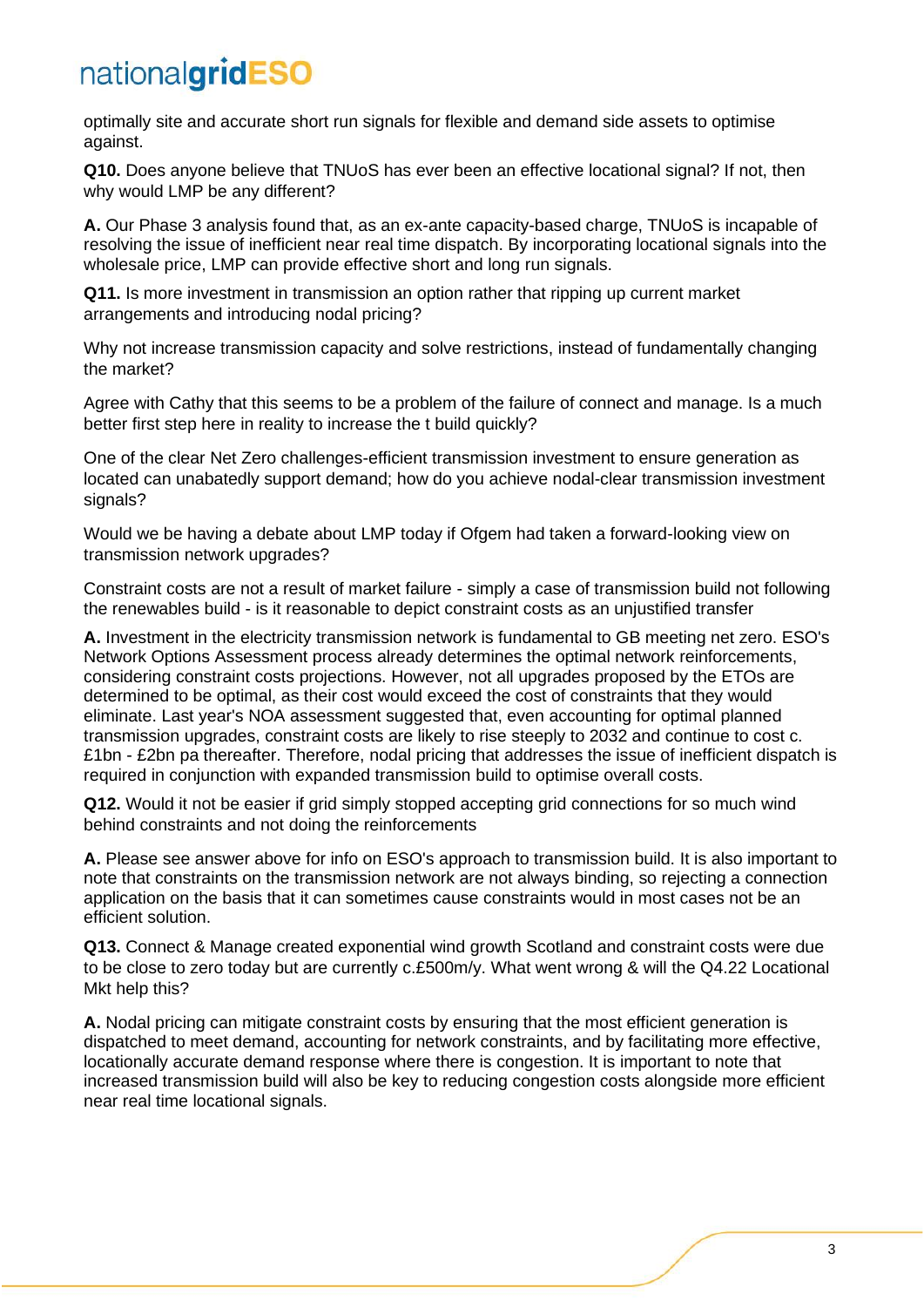**Q14.** LMP moves the constraint costs, doesn't eliminate them. Network investment is needed to get more low carbon power to consumers. Does LMP reduce spillage of renewable power?

**A.** Nodal pricing would reduce constraint costs by removing the need for constrained-off payments and ensuring that the most efficient generation is dispatched for each settlement period, accounting for network constraints. We are confident the Ofgem technical assessment will support our finding that nodal pricing can offer substantial cost reduction in a GB context. The need for an efficient dynamic locational signal in wholesale markets is in addition to the need for new transmission build. We believe nodal pricing could effectively mitigate renewables curtailment by providing strong incentives for flexible assets, correctly located, to consume when there is surplus generation

**Q15.** LMP benefits for investment in net zero technologies are not fully investigated, but we still think LMP is a good idea? Why?

Merchant investment in renewables looks very challenging under nodal pricing. Flexibility participants still rely on investment in large assets to have something to play with.

**A.** The current market design, with inefficient locational network signals, is leading to increased cost and operational challenges which are likely to worsen as GB accelerates its low carbon generation build out. We have not seen evidence that nodal pricing has an adverse impact on investment in low carbon technologies and believe that it would bring clear benefits for demand side flexibility, dispatch efficiency and asset siting among other things that are all important aspects of achieving an affordable energy system transition. While nodal pricing provides investment signals, there are many other factors that investors consider such as low carbon subsidies.

**Q16.** Have you assessed the increased cost of capital required to compensate for the additional price risk in Ercot etc? This will be significant in the absence of a long-term hedge for the life of project.

**A.** In the jurisdictions with nodal pricing we considered, we found that investor confidence and risk exposure is managed through a variety of mechanisms (such as financial transmission rights) that could be usefully deployed in a GB context to lower the cost of capital. When considering the net impact of nodal pricing it is important to note that no hedge exists for the locational risk in the current market design in the form of volatile TNUoS tariffs, which are also subject to significant ongoing regulatory risk. Our assessment of nodal pricing in a broader context continues, with focus on investment.

**Q17.** How would the real time nodal pricing give developers the long-term data to build their business models?

**A.** A core concept of nodal pricing is that market-led locational investment decisions will be based on relatively persistent and predictable differences between average nodal prices over time.

**Q18.** LMP is based solving short-run marginal cost issues. Whereas investors in renewables assets look to invest on a long-run marginal cost basis. How would LMP incorporate the need for long-term signals?

As Cathy says investment costs are key. Would future investment signals akin to the CfD undermine the "benefits" of LMP. How would long-term certainty be provided in a short-run marginal cost market?

**A.** We consider that the market design must be optimised to help participants manage risk rather than uncertainty per se. Our analysis of jurisdictions with nodal pricing found that hedging tools such as Financial Transmission Rights are successfully used to help market participants manage risk and that these would be an improvement on the long-term signals currently provided in the GB market via network charges which are subject to continuous regulatory risk where the outcomes can be vulnerable to lobbying by vested interests.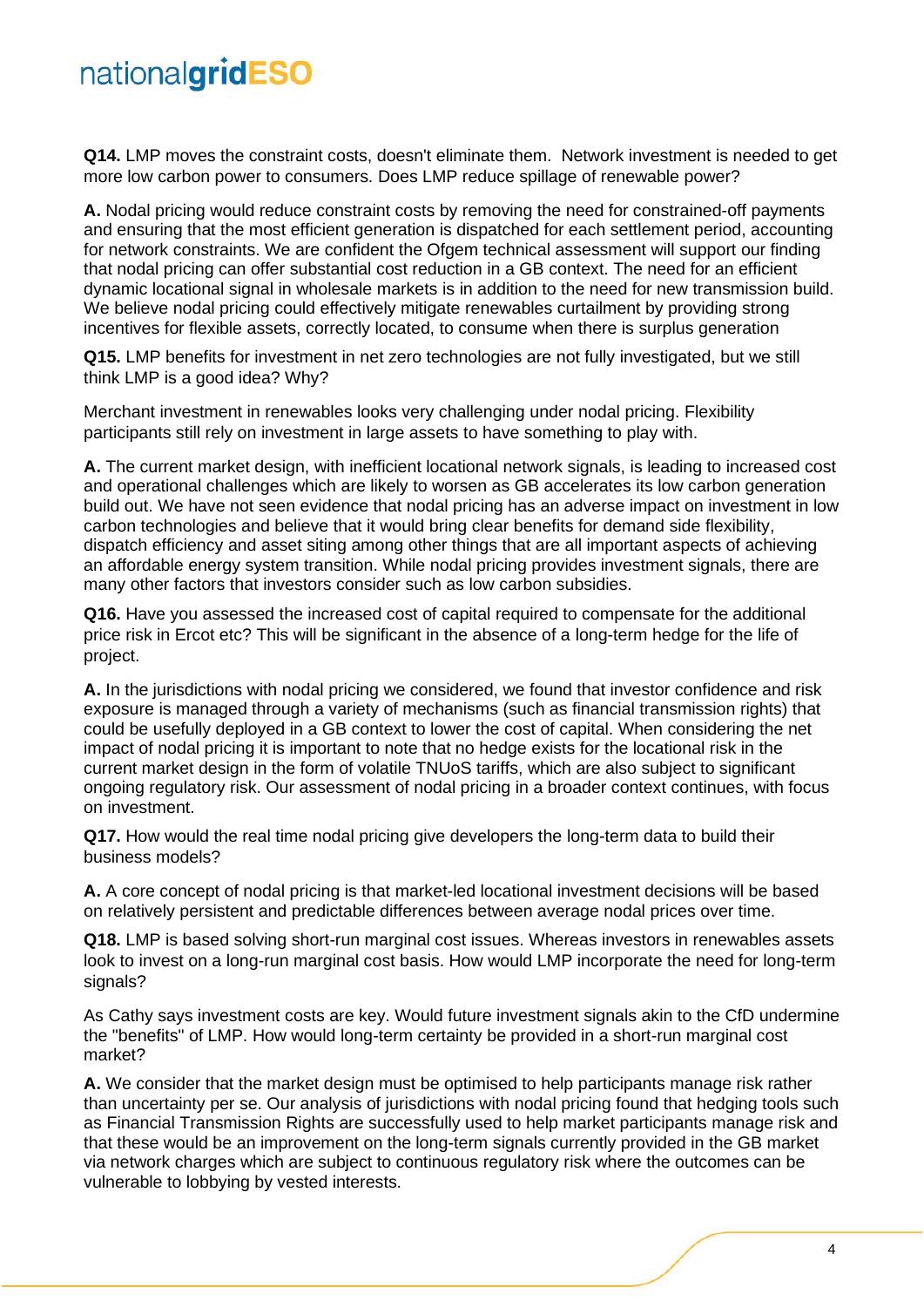**Q19.** Have investors been consulted about LMP as part of this process? They are the true audience for this, without their confidence we won't see the capital to invest.

**A.** Throughout the project we've proactively engaged with a wide range of different stakeholder groups and feel we have had good representation from across the industry including developers, asset owners, suppliers, consumers and many more. In total we've engaged with over 1000 stakeholders across our engagement events which have included bilateral meetings, webinars, and workshops.

Investors, which include financial institutions and developers, are a critical group of stakeholders for net zero market reform and investor confidence is one of the key criteria we have assessed as part of our Phase 3 work. We will publish this detailed assessment with our publication in April. In terms of investor-specific engagement we presented and answered questions in a panel at Cornwall's Net Zero Financing Forum in January. We also have investor representation on our recently formed Markets Advisory Council.

**Q20.** How much transmission build can be avoided under LMP?

**A.** Alongside the implementation of nodal pricing, continued transmission network reinforcements will be crucial for the future net zero electricity system as we see greater renewables penetration and significant increases in demand with electrification. A nodal market incentivises supply to be built closer to demand and vice-versa, which would lead to reduced transmission build compared to a national market. We expect a full cost benefit analysis for the implementation of nodal pricing in GB, including transmission build savings, to be included in Ofgem's forthcoming technical assessment on locational options.

**Q21.** Will the change to nodal pricing create any foreseen challenges with the trade-off between generation being located close to demand centres versus being located where there is land available?

**A.** As is currently the case with TNUoS, nodal pricing would be one influencing factor in investor's decisions around where to site an asset alongside many other market signals and practical requirements.

**Q22.** How will companies be able to hedge locational prices, and will this undermine the benefits you hope it to deliver?

**A.** Markets with nodal pricing hedge locational prices through tools called Financial Transmission Rights. We consider that these could be successfully deployed in a GB context and would give market participants more control over locational risk than is currently the case with TNUoS.

**Q23.** What would be the role of DSOs in forming nodal prices and in central dispatch?

**A.** The introduction of a nodal market can be expected to provide more accurate signals for DSO/DNO to optimise their network and efficiently procure flexible services. DNO/DSO currently do not have upfront visibility of the market conditions that impact their local networks and therefore are often not in a position to optimise their network fully.

**Q24.** What about conflicting locational signals in the market. Wind is blowing in Scotland, low price in Scotland. Thoughts on how we get to net zero.

**A.** The overarching objective of net zero market reform is to achieve net zero at the lowest possible cost for consumers. Wind capacity investments already involve an economic trade-off between capturing higher load factors in some locations and benefiting from lower TNUoS charges in southern areas, which reflect the lower cost that these projects impose on the transmission system. Under a nodal market, that same trade-off decision may still exist, except that the locational signal within the wholesale price will more accurately reflect the wider system impact.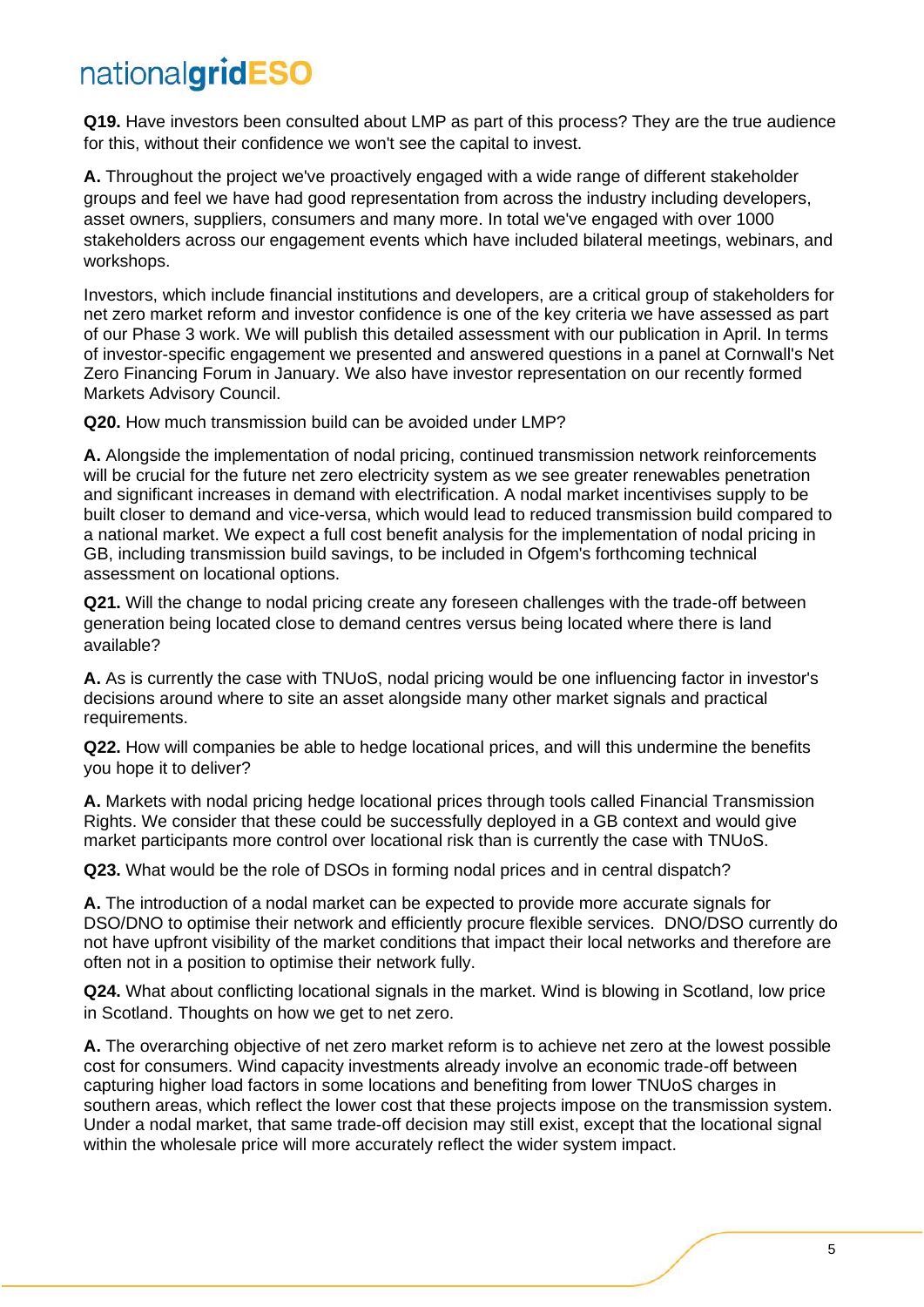**Q25.** How will the move to nodal pricing affect competition for and strike prices of CfDs?

**A.** One of our next steps is to consider the complimentary market reforms for nodal pricing and selfdispatch. One element we will be consider in due course is the degree of low carbon central planning which could work alongside the suggested operational reforms. Nodal pricing should help provide much clearer signals for low carbon investment and we would expect any competition for CfDs to reflect the true locational costs.

**Q26.** Is the regulatory risk of re-zoning in a zonal system any worse than the price risk in a nodal system? How do investors hedge locational risk?

**A.** The price risk in a nodal system has been shown to be manageable via financial transmission rights and other hedging instruments. We consider these instruments to provide qualitatively improved certainty and forecast ability for market participants compared against the regulatory risk of a rezoning process.

**Q27.** Would LMP be against Net Zero? Places with high renewable will have lower prices and lower incentives for generators to run. Places with high demand might see an increase of diesel generation.

Nodal pricing. Distraction from fixing huge intermittency challenge associated with Net Zero.

**A.** Implementation of nodal pricing with central dispatch creates an enduring foundation upon which to build a holistic market design for net zero. Without these in place the wholesale market price is missing a key component: near real-time, dynamic, locational signals. This missing component will lead to both generation and demand side assets responding to inaccurate price signals, resulting in inefficient dispatch and an accelerating rise in costs; all of which will impede decarbonisation. Getting these signals right is a critical first step before for then determining residual intervention requirements addressed in the investment market design elements which will drive an efficient capacity mix to get us to net zero

**Q28.** BETTA merged GB markets but wasn't BETTER. Would market splitting alleviate the £500m/y constraints and provide better investment signals in the interest of consumers?

**A.** Our analysis found that market splitting (zonal markets) could temporarily alleviate some constraints and provide improved market signals from the status quo; however, intra zonal congestion costs would remain, and as generation evolves and new transmission comes online, it is inevitable that rezoning would be required to retain these new efficiencies. This would open up the market to continued regulatory risk and its associated costs.

**Q29.** Is there a risk that we are shaping a very large market to address issues that benefit a small portion of the market - is this a flex providers vs NG ESO BM issue?

**A.** We do not believe this only benefits a small part of the market. On the contrary, we set out in our slides there are benefits across the whole market. Instead, we believe nodal pricing with central dispatch will deliver significant benefits to consumers, via more efficient dispatch and reduced balancing costs, correct signals to interconnectors and storage, and the accurate dispatch and signals needed to realise demand side value. These benefits are only going to increase as we move to a world with more renewable energy and decentralised users.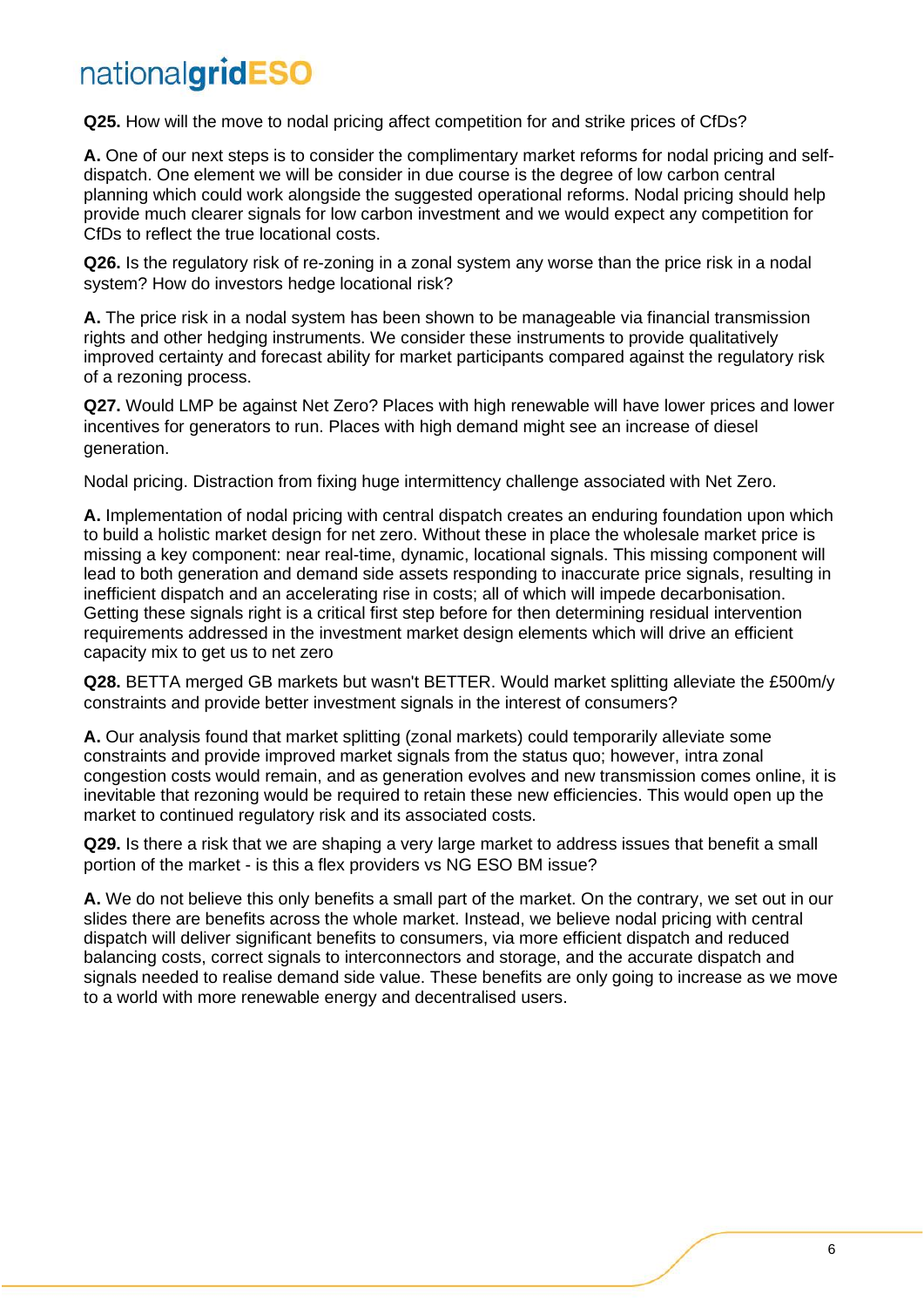**Q30.** There was no mention of any assessment on impact/cost of transition to nodal pricing. What cost impact do you expect from transition, including possible compensation and who should pay?

Has anyone considered implementation costs for participants?

**A.** A full cost benefit analysis for the implementation of nodal pricing in a GB context, including the cost impact for market participants, will form part of Ofgem's forthcoming technical assessment. Our analysis shows that a nodal pricing market with central dispatch could deliver significant net consumer benefits, with evidence from other jurisdictions that have implemented nodal pricing suggesting that the cost of implementation is typically an order of magnitude lower than the benefits.

There have been some studies in Ontario and Texas looking at implementation costs for participants of moving to nodal pricing. These indicate that market participants without experience of nodal markets took on greater cost at nodal implementation versus participants with experience of trading in nodal markets, as could be expected. Ensuring any transition to nodal pricing would mitigate implementation cost and complexity for participants would be a key priority for policymakers.

**Q31.** How far does the 4–8-year implementation period take us beyond the peak in constraint costs this decade? Do the economics still stack up once those costs fall back at the end of the decade?

**A.** This question will be considered in detail by Ofgem in their technical assessment of LMP. We are confident that nodal pricing can be an enduring foundation for GB's net zero market design and that it could help realise substantial benefits in reduced constraint costs in the late 2020s, (i.e., even when major transmission projects between Scotland and England have been completed). We agree, however, that implementing nodal pricing as quickly as possible would help realise even greater benefits in the mid-2020s.

**Q32.** In US markets, a full nodal market is provided to market participants to predict/forecast LMP. This is complex, how will this not be a hurdle for new entrant's vs status quo?

**A.** Ensuring that market participants have the necessary data and information during a transition phase to be able to model nodal prices would be key. In other markets this has been facilitated by publishing 'shadow' nodal prices before full implementation for participants to view and begin to model. We additionally consider that nodal pricing with central dispatch can help create a level playing field for new entrants since key market data is published and participants can trade with a central counterparty rather than needing to establish a bilateral contract.

**Q33.** How deep should nodal pricing go? Into the distribution network?

**A.** How granular a GB nodal market should be (or how many nodes would exist) is a design implementation choice that would need to be made. As part of our work, we have not conducted a full cost benefit analysis for the implementation of nodal pricing in GB and therefore would not be able to comment on the most optimal design. We would expect this to form part of Ofgem's technical assessment.

**Q34.** Would LMP extend to non- MW aspects- buy the MW with the flexibility, the stability, the voltage support etc?

One of the key benefits attributed to LMP in US is that the algorithms co-optimise energy, reserves, and ancillary services simultaneously at the node. Are the ESO looking at such a large redesign?

**A.** The ability to co-optimise energy, reserve and ancillary services is one of the key benefits of central dispatch identified in our analysis. However, the extent to which the dispatch algorithm cooptimises with non-MW aspects is a design choice which will have to be considered further, along with the wider impacts on ancillary services procurement.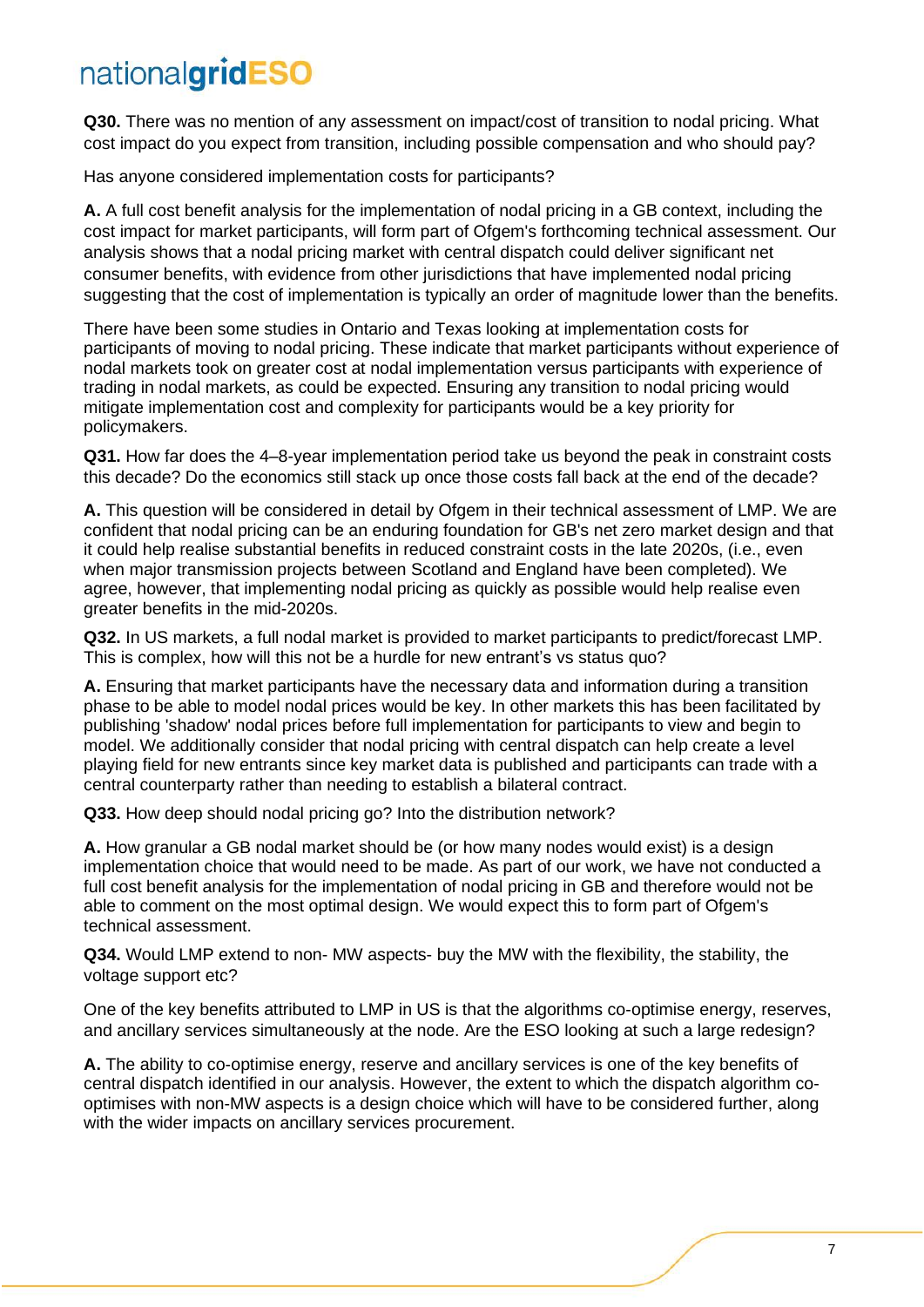**Q35.** How does the move to nodal pricing interact with the development of services we heard about this morning?

**A.** The Markets Roadmap presentation specifically focused on services owned and operated by the ESO. The net zero market reform work is a broader, more holistic look at all energy markets, so considers wider market reform than the framework discussed in the morning.

**Q36.** You mention LMP would form part of a broader set of holistic market reforms. Is this something the ESO is anticipating overseeing or is that something you believe others will look at?

**A.** We will be continuing our assessment of complementary wider market reforms, including the appropriate extent of central planning to secure investment for low-carbon, capacity adequacy and flexibility and how this is best achieved in a world of nodal pricing and central dispatch. Subscribe to our mailing list on our website to get regular updates on our progress.

**Q37.** How many nodes (versus zones) is assumed in conducting the assessment between the models? And can you say more about what "self-commitment" means in the context of Central Dispatch?

**A.** ESO's Phase 3 qualitative assessment did not require an assumption on the number of nodes that would exist in a GB nodal market. This is something that will be considered as part of Ofgem's technical assessment of nodal pricing.

**Q38.** "generators have a locational signal" - interconnectors don't - is an easy first step to give interconnectors a locational signal?

**A.** Nodal pricing would significantly improve locational price signals in operational timescales for both generation and interconnectors. For interconnectors, nodal prices - which would vary every half hour under current settlement timeframes - would ensure more efficient import and export flows.

**Q39.** How do you react to this market signal once your asset is built? Or is it fixed once you are built?

**A.** Under nodal pricing, areas where supply is greater than demand would in the long run tend to have lower nodal prices. But the nodal price would also provide a near real time signal that reflects both the time and locational value of energy for that node. So, the price signal is accurate both at point of asset build and during its operation.

**Q40.** What attempts have you made to test if the international experience maps across to GB?

**A.** Our analysis looked carefully at markets that have high renewables penetration since we felt this to be more analogous to GB over the next decade. We also factored into our assessment where jurisdictions' international experience was interesting but not directly comparable. For example, Ontario provides the most recent case study of moving to nodal pricing but has large amounts of hydro in its generation mix rather than intermittent renewables. Clearly, however, no international experience will map directly to GB and its transition to 2035, hence why the Ofgem technical assessment of LMP will be a key piece of evidence for this topic going forward.

**Q41.** CfDs only cover 15 years, so what wholesale electricity price should renewable generators factor into the upcoming CfD auction for the tail years beyond the CfD? National or nodal?

**A.** The conclusions presented are the ESO's view of the Operational market reform required to achieve net zero at lowest cost. As we noted we are not the final decision maker in this process, and any changes to the market design will ultimately need to be decided by Government. Investment decisions are for each organisation to make.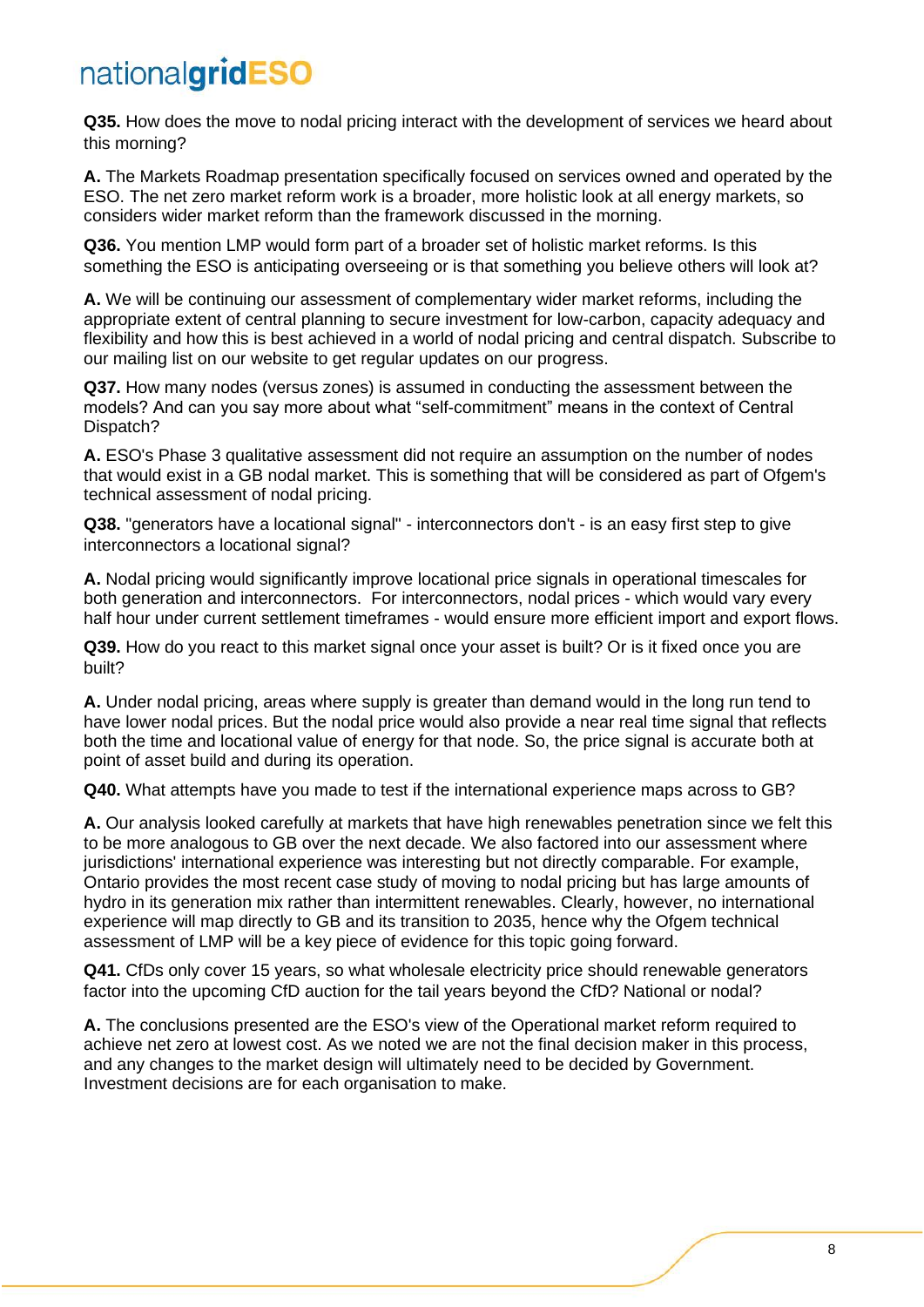#### **Markets Roadmap (Response & Reserve)**

**Q1.** Markets for services and network charges (especially where location is a factor) are becoming increasingly connected. How does the ESO take that into account when designing, purchasing, and utilising?

**A.** We recognise that the services that we procure are becoming increasingly interlinked, and we are working to understand these interactions in detail. Designing markets in a way that maximises the synergies between requirements and minimises the conflicts will help us to deliver efficiencies in investment and dispatch alongside value for consumers.

For example, we are exploring the opportunity to launch a day ahead market for stability services, and we know that there are interactions between stability, frequency response and reactive power services. We intend to explore these interactions in more detail and understand if there are benefits to be gained from co-optimisation across these markets.

Finally, the network charging methodologies are governed by Ofgem. We work closely with the regulator to understand how any changes to the methodologies could affect our balancing services markets. This is mostly relevant for our long-term markets which explicitly target new investment.

**Q2.** Have you spoken with any providers happy to deliver a 30 sec ramp and 2 min minimum run on GR? Sounds a battery specific product and will exclude equipment with moving parts

**A.** The design of quick reserve is still fluid, and we will be engaging with the industry before parameters are finalised.

**Q3.** Will ODFM be procured in the summer of 2022?

**A.** No, we have not identified the need for ODFM in 2022.

**Q4.** When is the next opportunity for providers to engage on reserve reform?

**A.** We will be sending out invites for the 'show & listen' sessions shortly, along with a consultation on slow reserve.

**Q5.** Do you have a view on the timescale now for quick and slow reserve?

**A.** Yes, but it is dependent on the timescales of other strategic deliverables such as Enduring Auction Capability, as well as timings of bundled releases of new IT functionality. We will ensure that we give the market plenty of notice when we have firmer dates.

**Q6.** Will ODFM be coming back to cover for the delays?

**A.** No, ODFM was a last resort tool to cover extremely low demand conditions, it was not created to cover pre- and post-fault energy imbalances.

**Q7.** All of this sounds great. How will you roll out the new services and unroll the existing without it ending up like a soup of services?

**A.** There will be transition periods where legacy and new services will be procured at the same for, for example, dynamic FFR and DM/DR. We report our volume requirements and plans for phasing out services in our monthly Market Information Report.

We are working closely across response and reserve to form a cohesive delivery plan; information on this will be shared on our Future of Balancing Services webpage.

**Q8.** Is it not discriminatory to retire FFR before mandatory?

**A.** We have reviewed the market for dynamic FFR, and we are directing existing providers to connect to the BM via Wider Access, thus ensuring the mandatory market is accessible to all FFR units. More information can be found [here.](https://www.nationalgrideso.com/document/150276/download#:~:text=Wider%20access%20to%20the%20BM,Britain)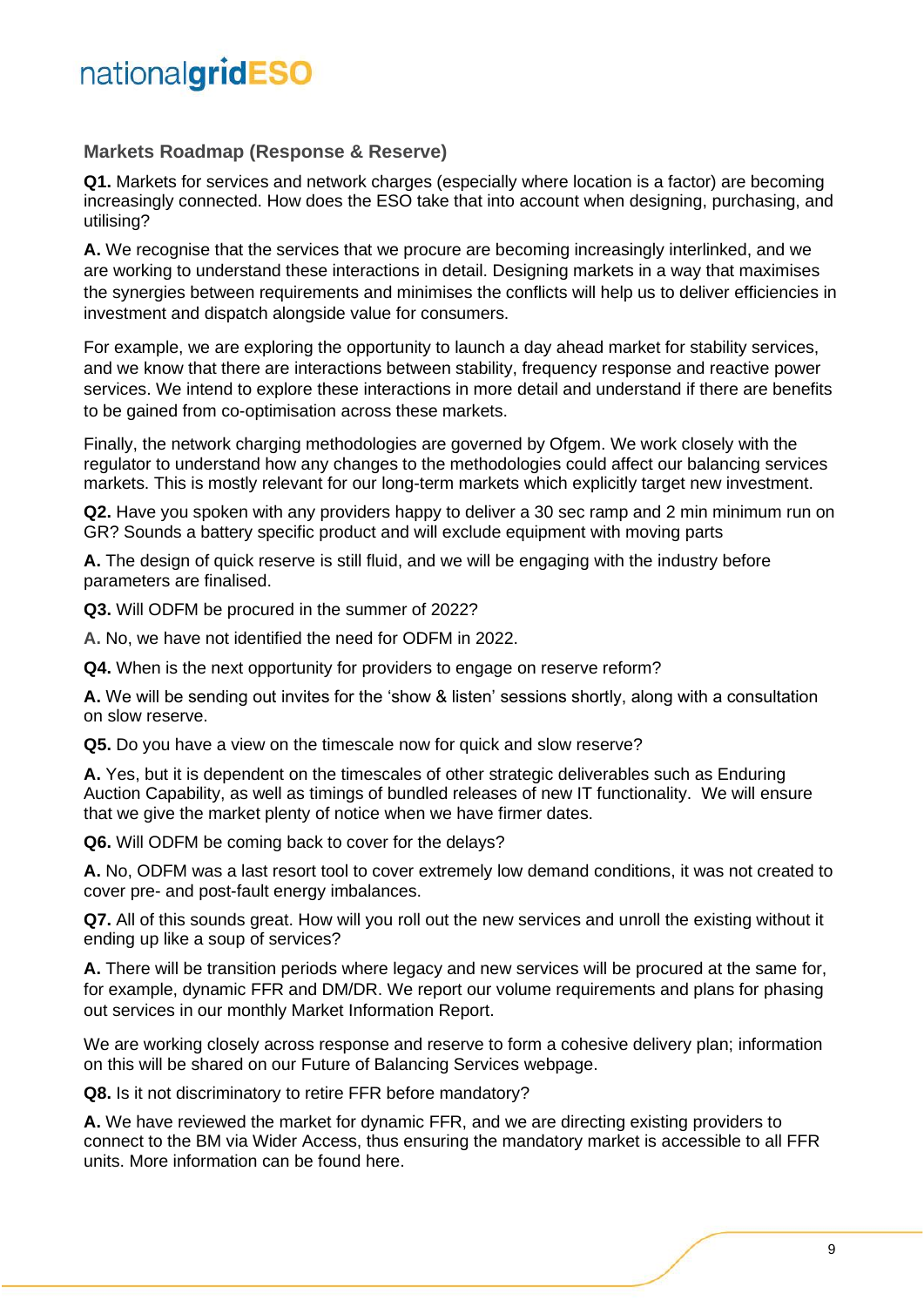**Q9.** Talk about standardisation of products - ESO slow to game - that does not work if ESO does not also apply standard terms & conditions for ALL - no variations, especially of technical requirements.

**A.** We are actively working with the Open Networks project to create a standard contract approach for all products across ESO and DNOs. This will be the basis for contracts for the new reserve products.

**Q10.** When is DA STOR likely to end been procured by NGESO?

**A.** We will transition the DA STOR market to the new positive slow reserve product once the appropriate systems and processes are in place. We will ensure that existing STOR providers have plenty of notice of this, not only through the A18 consultation process but also through our new regular engagement sessions.

**Q11.** How will you consider the carbon intensity of the technology providing the frequency or reserve services? In a net zero works do technology neutral approaches still make sense.

**A.** As the ESO, we must ensure that our markets are fair and competitive. As part of this, we have licence obligations that prohibits us from discriminating against balancing service providers based on their technology type and require us to minimise the cost to consumers of our procurement actions. Whilst we support the drive to net-zero in the energy industry, the prevention of energy wastage in delivering flexibility is a wider policy issue for BEIS and Ofgem.

**Q12.** You mentioned the new reserve products replacing STOR and fast reserve. Will this also replace the bilateral spinning reserve contracts that are in place?

**A.** Our goal is to move all products into open and transparent markets, this includes spin gen and spin pump services.

**Q13.** Adam mentioned the benefits of smaller windows for reserve. Is there any consideration of smaller widows for markets in general, or are we stuck with half hourly steps and ramps long term?

**A.** There are no plans to move to sub-settlement period availability windows at present. The question of whether settlement periods should be reduced to less than 30 minutes is something that Ofgem are keeping under open review.

**Q14.** Do you anticipate changes to your Frequency response services & design based in stability market outcomes?

**A.** We expect to see changes to the response products in the future, based on feedback from industry stakeholders and from ESO colleagues. We might change our volume requirements or even our service design requirements; this is where our agile delivery approach is beneficial enabling us to adapt to changing environments.

We recognise that there are interactions between stability, frequency response and voltage products. We will be exploring the different options for ancillary services markets with interactions and the potential benefits of co-optimisation of requirement setting and procurement across stability, frequency and reactive products throughout 2022/23.

Our market design principles will help us to make sure our market design decisions, whether for adjustments to frequency response markets or other ESO balancing services markets, are achieving our objectives of efficiency in investment and dispatch as well as delivering value for consumers.

**Q15.** Is spin gen under the same review?

**A.** We will continue to use spin gen until we have a functioning market to replace it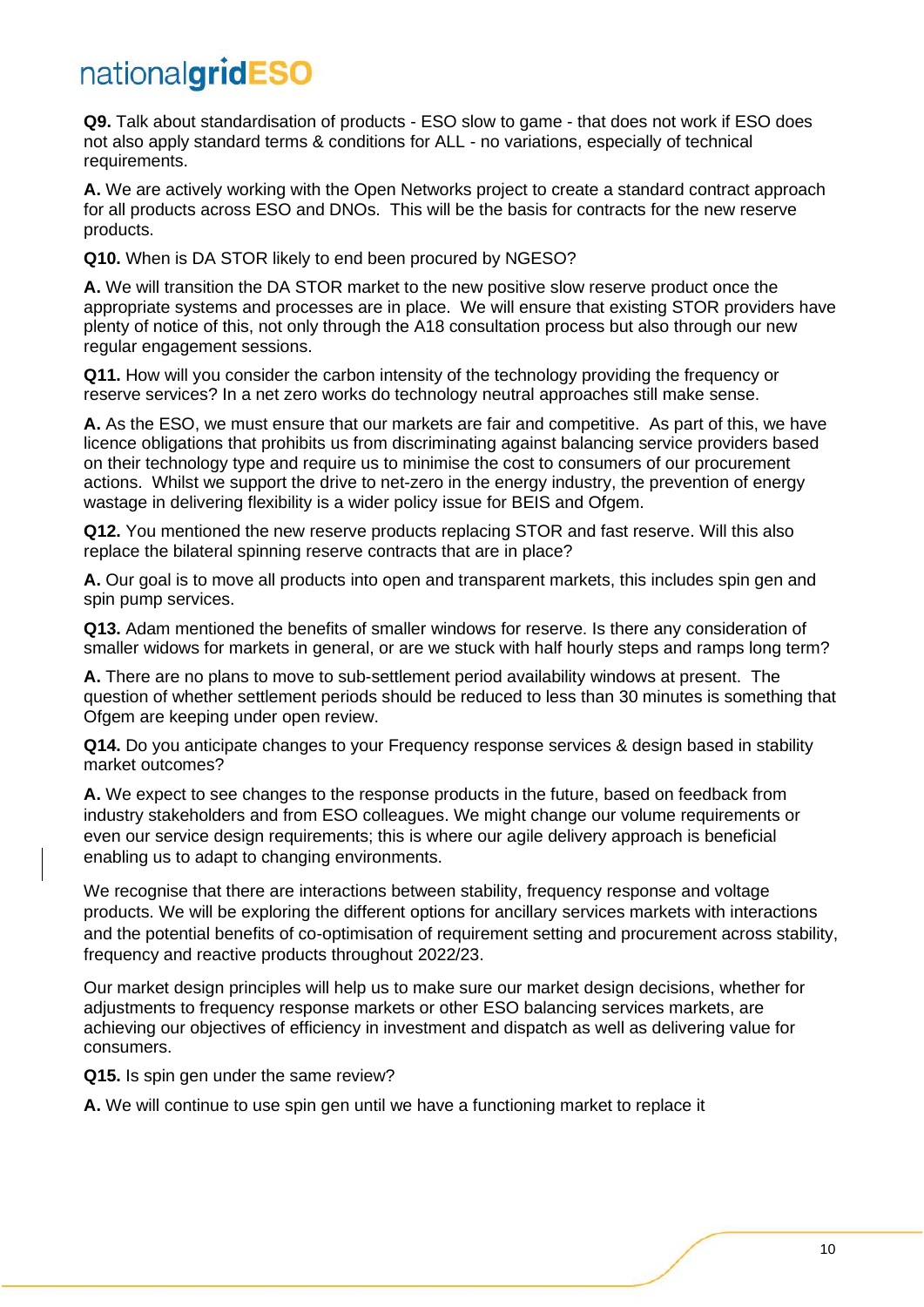**Q16.** Faye, you mentioned that automating DC market clearing was a big step. What were the major challenges and lessons learnt for other products?

**A.** A key challenge for us in developing DM and DR was time allocation and planning around regulatory deadlines. We had a small window to respond to consultation comments and on reflection we would have appreciated more time to review the content. We are going to be allocating more time to plan and to review feedback for future consultations – both for response and for reserve.

**Q17.** You note the connection between ramping & market uncertainty and reserve- do you expect ramp rate/ flexibility markets to be developed to reduce the wrong fast behaviours & incentivise the right ones?

**A.** We are not considering the creation of markets or products to manage ramping at present; however, we are keeping the issue of interconnector ramping arrangements under review via GC0154: Incorporation of interconnector ramping requirements into the Grid Code as per SOGL Article 119.

**Q18.** Will MFR procurement levels be impacted by the new response products?

**A.** MFR volumes won't be offset by the new DM and DR products, although we do expect DC/DM/DR to be eventually procured intraday, and that move to real-time procurement would replace MFR. More information on this can be found in the [Markets Roadmap.](https://www.nationalgrideso.com/document/247136/download)

**Q19.** Is there a broad outline for when the four new reserve products might be ready to come to market, both in terms of design and go-live?

**A.** Yes, but it is dependent on the timescales of other strategic deliverables such as Enduring Auction Capability, as well as timings of bundled releases of new IT functionality. We will ensure that we give the market plenty of notice when we have firmer dates.

**Q20.** For frequency products when will ESO be applying the legal minimum technical requirements for FCR/FRR/RR (as per SOGL articles 154/158/161) to DM/DC/DR products to ensure compliance and competition?

**A.** National Grid ESO already meets the minimum technical requirements for balancing products. This is managed through the EBR Article 18 process specifically through Article 18.5.f.

If you'd like to discuss your question further, please [contact the team](mailto:box.futureofbalancingservices@nationalgrideso.com) and we'd be happy to help.

**Q21.** Can you comment on the development of response services closer to real time vs. managing constraints?

**A.** Enhanced network visibility is something that is being explored across a range of areas. Our current priorities are launching the new set of services and refining them with Day 2 requirements. Constraint management will be a consideration of any move closer to real time in combination with all the other factors that are part of service design.

**Q22.** With more and more granular procurement of frequency response in EFA block slots, what is the ESO doing to enable providers to switch between services like FFR and DC?

**A.** The legacy dynamic FFR services are procured at month ahead, and this is not in line with our strategy to move procurement closer to real time. We will be phasing out the procurement of dynamic FFR and we are currently working closely with providers with their onboarding and testing activities for the new services. If there is more that we could be doing to support response providers, please [get in touch](mailto:box.futureofbalancingservices@nationalgrideso.com) and we will be happy to discuss

**Q23.** What is ESO proactively doing to ensure small scale flex can compete on an equal basis with traditional large scale flexible assets?

**A.** There is a lot of work being undertaken to ensure that all providers are treated equitably, from improving systems and processes to engaging with small scale flex providers to understand and address specific barriers.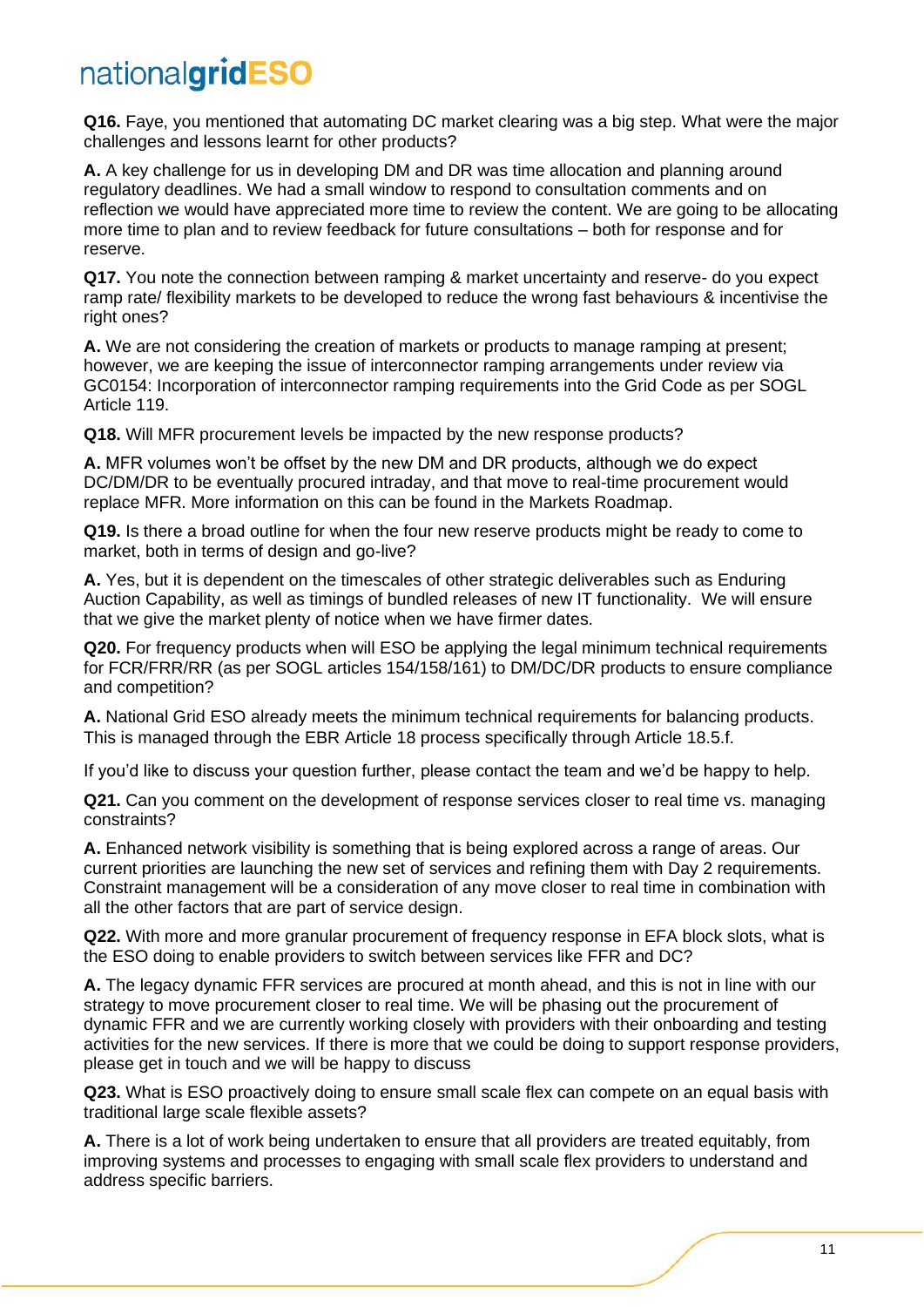**Q24.** Have you got any concerns about overall impact on costs for consumers if there's a move of day-ahead liquidity into STOR and STOR-like products?

**A.** We are always conscious of the impact of our decisions on costs; however, we do not anticipate a significant shift of liquidity out of the BM into new reserve products. BM parties can already participate in STOR so there should be little impact from introducing positive slow reserve; negative slow reserve is more likely to appeal to renewables which are either embedded and therefore do not participate in the BM or participate in the BM but with high BOAs. In addition to this, the volumes procured in reserve markets are significantly lower than volumes instructed through the BM.

#### **FSO**

**Q1.** How will you retain individuals experience and expertise during the change? Those who don't remember history...

**A.** The success of the ESO lies in our people, and so it is vital that the journey to a future system operator should consider their needs.

Over the summer, we commissioned an independent agency to conduct a colleague sentiment survey, colleague interviews and workshops. Our people care deeply about the future direction of our organisation, with more than three quarters responding to the survey. Our colleagues have told us that they are strongly motivated to work in an organisation focussed on delivering net zero, and that they want to work in a nimble, flexible organisation unencumbered by unnecessary and inappropriate bureaucracy that can stifle ideas and slow decision making.

At the same time, we know uncertainty can be concerning, with some of our people worried about the potential changes to an unknown future state. To ensure we can retain, nurture, and develop the talent in our organisation, the approach to the transition should minimise uncertainty in both timelines and outcomes, giving timely assurances on organisational model and roles, along with impacts for individuals around issues such as pay, terms and job security.

**Q2.** How are you going to manage the risk of becoming a single point of failure for net zero delivery when you end up holding so many critical aspects that will facilitate the transition to net zero

**A.** The future system operator will have a central role, but it will not carry the sole responsibility to deliver net zero and will act in collaboration with the industry.

As the ESO, we already carry out critical roles to facilitate the energy transition. We are confident as a future system operator we would be able to further enhance the delivery of net zero. We will continue to engage with the industry to ensure that we are not becoming a blocker at any point. As part of a successful transition plan, clear accountabilities for activities will need to be identified across industry and this was a key theme of our consultation response in September 2021.

**Q3.** The FSO capabilities include ones you have rightly identified as needing to grow – equally many of these skills exist within industry already – are you considering technical advisory forums in these?

**A.** As these roles develop, we will ensure that the industry is engaged in an appropriate way to enable the successful delivery of net zero. For some of these roles this may take the form of technical advisory forums.

**Q4.** Does the FSO also need to be an ISO as in entirely separated from National Grid

A. Achieving net zero will require those across the energy industry to work in completely new ways. Due to the proposed new and enhanced roles the future system operator may be asked to